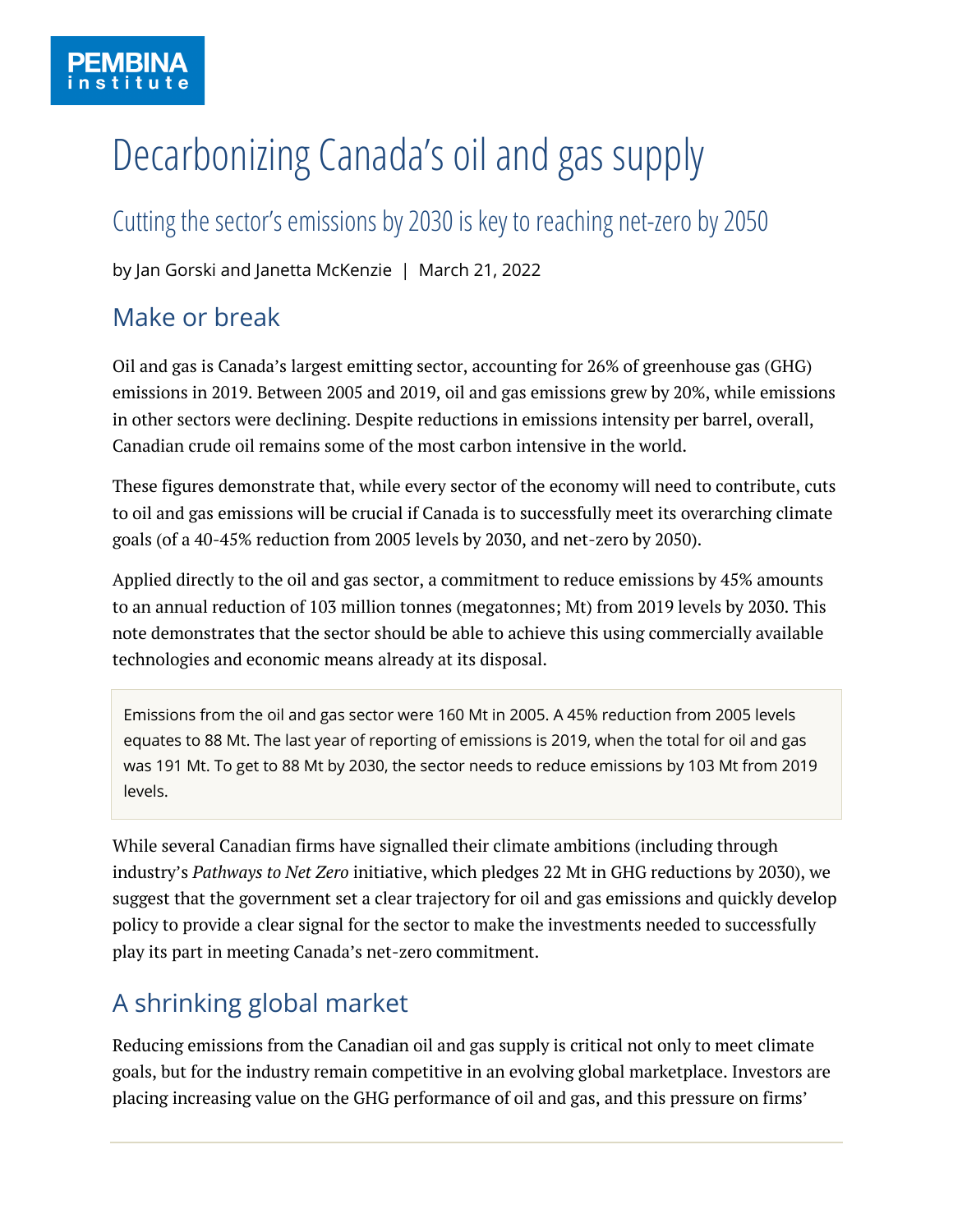environmental credentials looks likely to increase in the years ahead. In addition, credible agencies, including oil majors such as  $BP$  and Equinor, suggest that  $-$  even if climate action remains at its current pace — demand for oil will start to decline before 2030.

The war in Ukraine has resulted in a surge in the price of oil and gas in recent weeks adding to the windfall profits companies have already seen in the last year. It is reasonable to expect countries to respond to this new global crisis by accelerating their response to the climate crisis and more rapidly phasing out the use of fossil fuels. Prior to the conflict, the International Energy Agency's *Net Zero by 2050* report shows that demand will decline more rapidly as countries and populations adapt to meet their climate goals.

# Opportunities for significant reductions

Our research has revealed a number short and medium-term actions that, when taken together, could achieve 83 Mt of the 103 Mt reduction required to reach the 2030 target. The further 20 Mt reduction could be achieved through a combination of other factors and decarbonization activities. The effect of these actions together is illustrated in Figure 1 and described below.



#### Figure 1. Potential to reduce GHG emissions from oil and gas sector by 2030

• **Methane** leakage is a major source of emissions in the conventional oil and gas sector. Strong regulations requiring regular inspections and relatively easy equipment upgrades could cut methane emissions by at least 33 Mt for less than \$25/tonne  $CO<sub>2</sub>e$ . Even greater reductions are likely to be possible at a price of \$170/tonne  $CO<sub>2</sub>e$ , which is the rate that the federal carbon price will reach by 2030.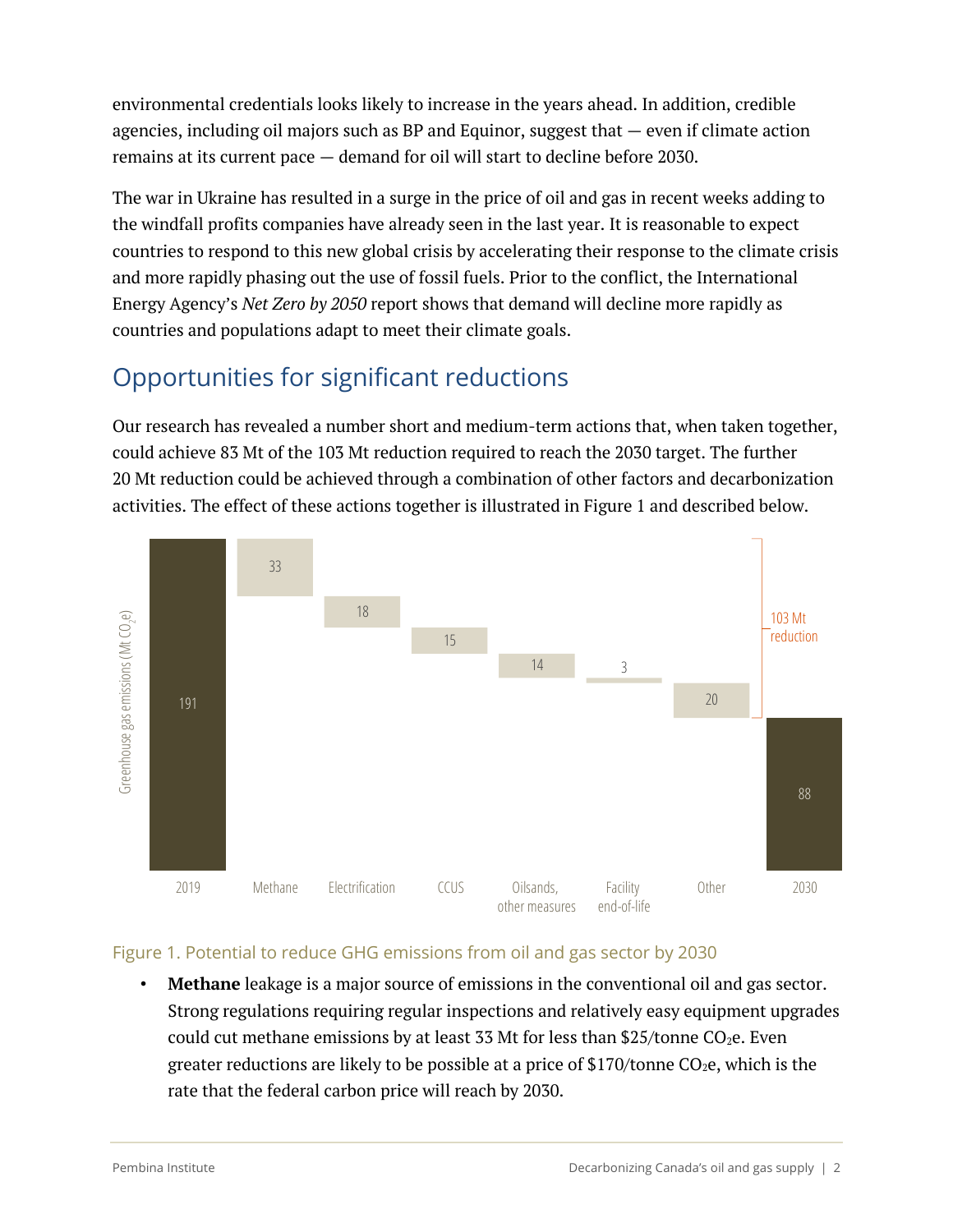- **Electrification** of engines and compressors used in the production, processing, and transport of natural gas and conventional oil could reduce emissions by 18 Mt. British Columbia has already committed to the BC Hydro Electrification Plan, which aims to reduce emissions by 0.93 Mt per year by 2026; this plan includes discounted rates and incentives for fuel-switching by industry. B.C. has also set out a target of 1.1 Mt from industrial electrification in its *CleanBC Roadmap to 2030*.
- **Capturing and storing CO**<sub>2</sub> emitted from oilsands facilities (8 Mt), refineries (3 Mt), and gas plants (4 Mt) could reduce emissions by 15 Mt.
- **Additional reductions in the oilsands** sector from process improvements (5 Mt), electrification (4 Mt), energy efficiency (2 Mt) and other measures (3 Mt) could reduce emissions by 14 Mt.
- Facilities reaching their **end-of-life** by 2030 (as demand for oil declines in the next decade) could result in significant reductions. For example, the Suncor base mine in Alberta is expected to reach end-of-life in 2030 (3 Mt).
- The remaining reductions could be made through **other** decarbonization activities for which we do not yet have adequate information. This includes more reductions in the oilsands and methane (due to the fact that methane emissions are likely as much as twice as large as reported in current inventories), as well as facilities that will reach endof-life but have not yet been publicly disclosed.

The assumptions behind this analysis are explained in Appendix A.

### Any new projects require space under a cap

Crucially, to achieve these reductions, Canada must ensure that space is created under a cap when approving new sources of emissions from the sector.

### The sector is well-placed to make investments now

Over the last decade, significant public funding and recycled carbon tax revenue have been invested in reducing the climate impact of oil and gas, through industry associations such as Canada's Oil Sands Innovation Alliance (COSIA) and agencies such as Alberta Innovates, Emissions Reduction Alberta (ERA) and the Petroleum Technology Alliance of Canada (PTAC) 1 . As an example, Alberta is a leader in carbon capture, utilisation and storage (CCUS), with three operational CCUS projects and a carbon pipeline that could enable more. At least half of the

<sup>&</sup>lt;sup>1</sup> Since 2009, COSIA has contributed to 233 projects (https://cosia.ca/about/annual\_reports); the ERA has committed \$796 million to 220 projects (https://eralberta.ca/); and PTAC has facilitated over 462 projects (https://www.ptac.org/annual-reports/).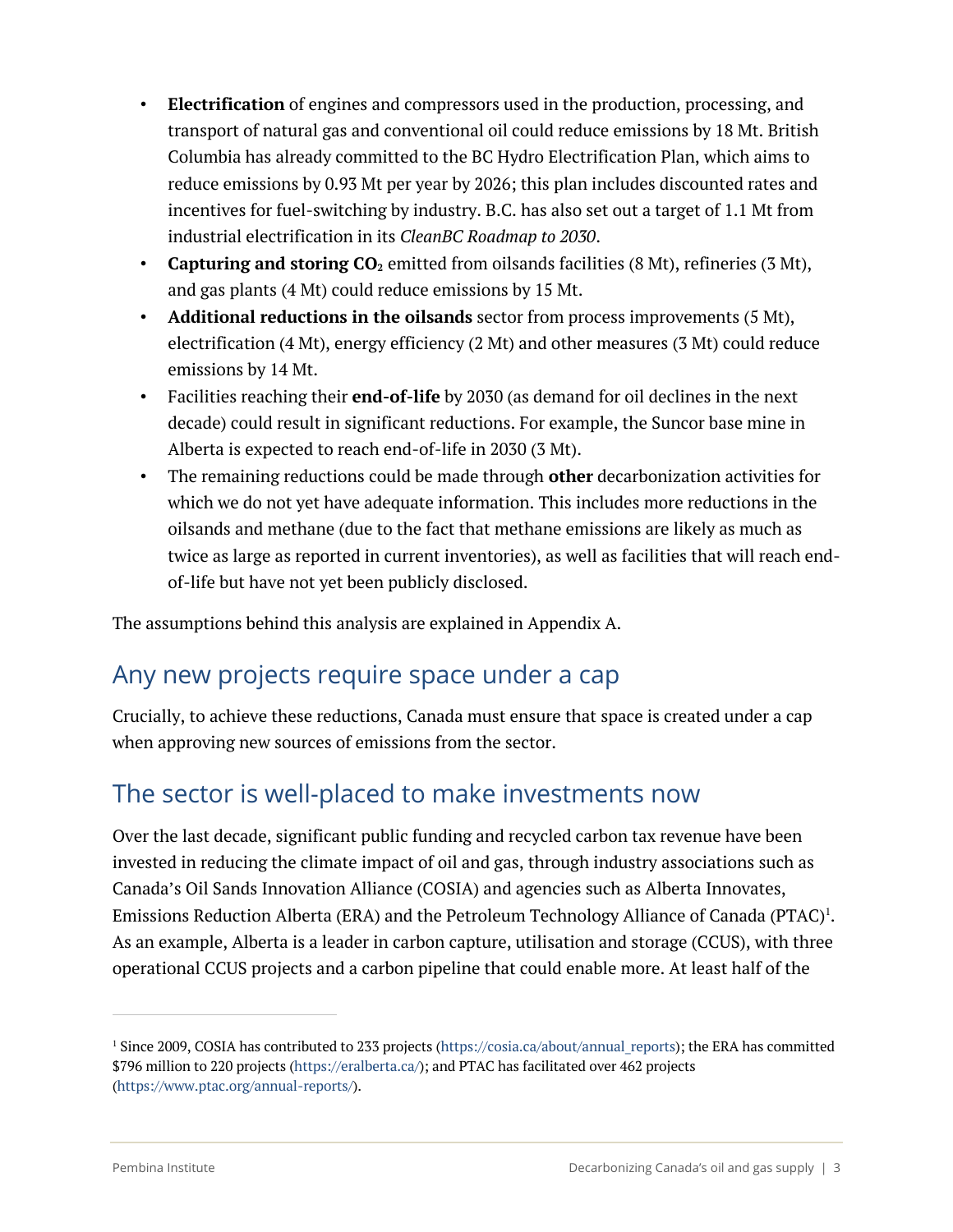cost of each of these projects was funded by the provincial and federal governments, as they sought to demonstrate that CCUS could be done.<sup>2</sup>

The economic landscape has now changed considerably. The oil and gas sector is experiencing record revenues because of rising oil and gas prices and cost-cutting measures achieved though automation, consolidation and workforce streamlining (see Figure 2). Given these high revenues, the sector is well-placed to invest in additional emissions reductions now, but companies have not yet stated their intentions to do so .



Source: CAPP (2000 to 2020); ARC Estimate (2021 and 2022)

#### Figure 2. Total revenues from Canadian oil and gas producers

Source: ARC Energy Research Institute <sup>3</sup>

## Waiting for certainty

To start making these investment decisions, companies are waiting for certainty from government on policies such as carbon pricing, methane regulations, and the clean fuel standard. As the government develops an emissions cap for the oil and gas sector, it should significantly strengthen these policies. This is the key to ensuring Canada will meet its international climate obligations, while ensuring its oil and gas industry remains competitive in an evolving global market.

**ARC Energy Research Institute** 

<sup>2</sup> Alireza Talaei, Jason Switzer, Sara Hastings-Simon, Brian Mellor, *The CarbonTech innovation system in Canada,*  Table 4 (2020). https://www.pembina.org/reports/carbontech-innovation-system.pdf

<sup>3</sup> Peter Tertzakian, "Meet the New Boom, Different from the Last Boom," *ARC Energy Research Institute,* January 18, 2022. https://www.arcenergyinstitute.com/meet-the-new-boom-different-from-the-last-boom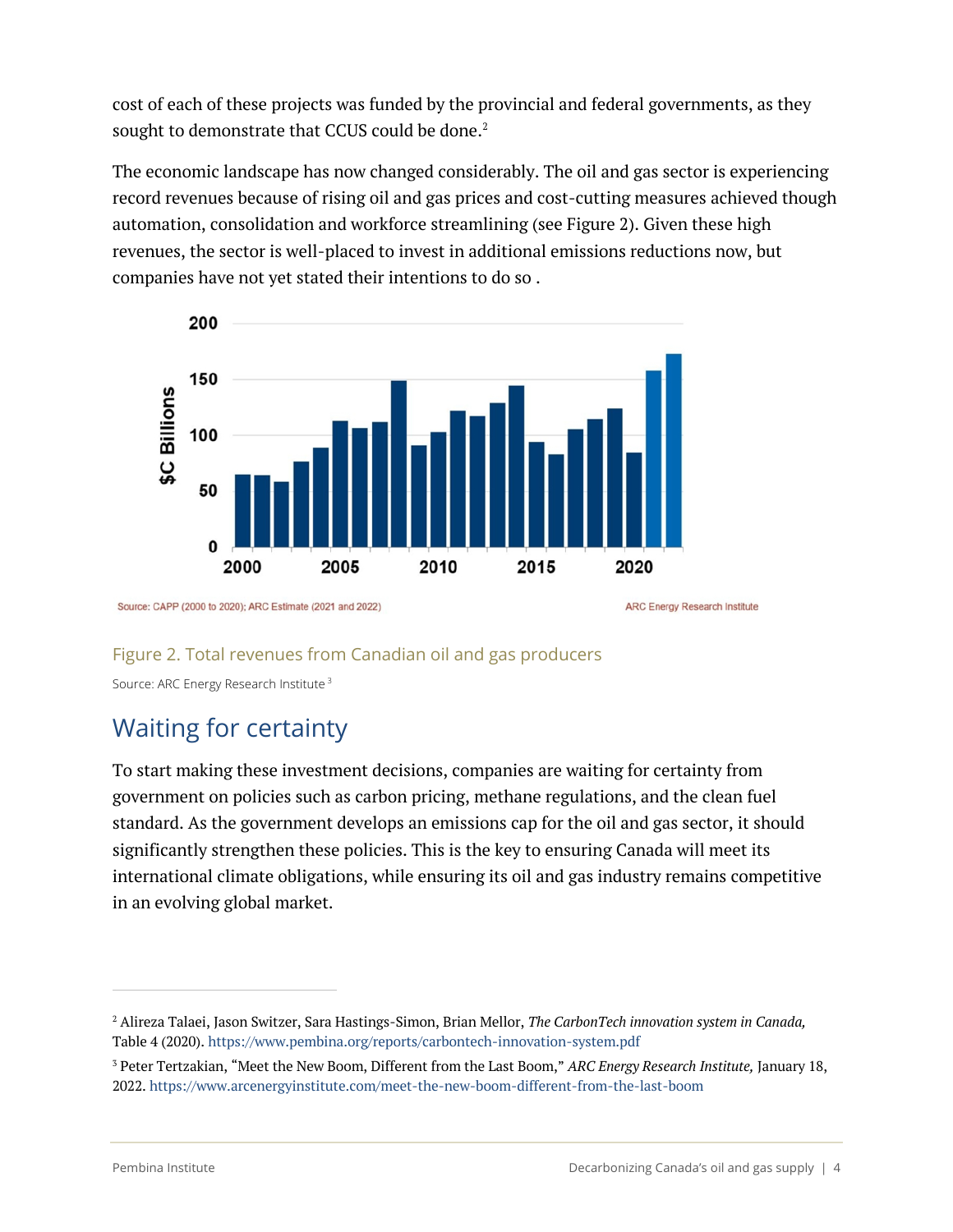# Appendix A: Potential GHG reductions by mitigation measure

The assumptions in the analysis are described in detail below.

**Methane**: Vented and leaked methane emissions from the oil and gas sector (not including oilsands) could be reduced by at 33 Mt using existing technology. 4

**Electrification**: Electrifying engines and compressors used in the production, processing, and transport of natural gas and conventional oil could reduce combustion emissions by 18 Mt. This was calculated as follows:

First, emissions from combustion sources and engines in each province (Table 1) were estimated using the provincial distributions from the 2021 National Inventory Report (which was based on 2019 data), the portion of emissions from combustion sources in B.C. based on the 2020 B.C. provincial inventory, and distribution of oil production between Saskatchewan and Alberta using 2019 data from the Canadian Energy Regulator (CER).<sup>5, 6, 7</sup>

| Province and sub-sector                  | Combustion<br>(Mt $CO2e$ ) | <b>Engines</b><br>(Mt $CO2e$ ) |
|------------------------------------------|----------------------------|--------------------------------|
| <b>B.C.</b>                              | 9.1                        | 7.9                            |
| Natural gas production and processing    | 7.9                        | 6.7                            |
| Oil, natural gas, and $CO2$ transmission | 1.2                        | 1.2                            |
| Saskatchewan                             | 6.1                        | 4.0                            |
| Natural gas production and processing    | 1.7                        | 1.2                            |
| Conventional light oil production        | 0.6                        | 0.5                            |

#### Table 1. GHG emissions from combustion sources in oil and gas sub-sectors across Canada

<sup>4</sup> Canadian Energy Research Institute, *Economic and Environmental Impacts of Methane Emissions Reduction in the Natural Gas Supply Chain* (2019). https://ceri.ca/studies/economic-and-environmental-impacts-of-methaneemissions-reduction-in-the-natural-gas-supply-chain

<sup>5</sup> Environment and Climate Change Canada, *National Inventory Report 1990–2019: Greenhouse Gas Sources And Sinks In Canada* (2021). https://publications.gc.ca/site/eng/9.506002/publication.html

<sup>6</sup> Government of B.C., "Industrial facility greenhouse gas emissions" (2020).

https://www2.gov.bc.ca/gov/content/environment/climate-change/data/industrial-facility-ghg

<sup>7</sup> Canada Energy Regulator, *Canada's Energy Future Data Appendices* (2021). https://apps.cerrec.gc.ca/ftrppndc/dflt.aspx?GoCTemplateCulture=en-CA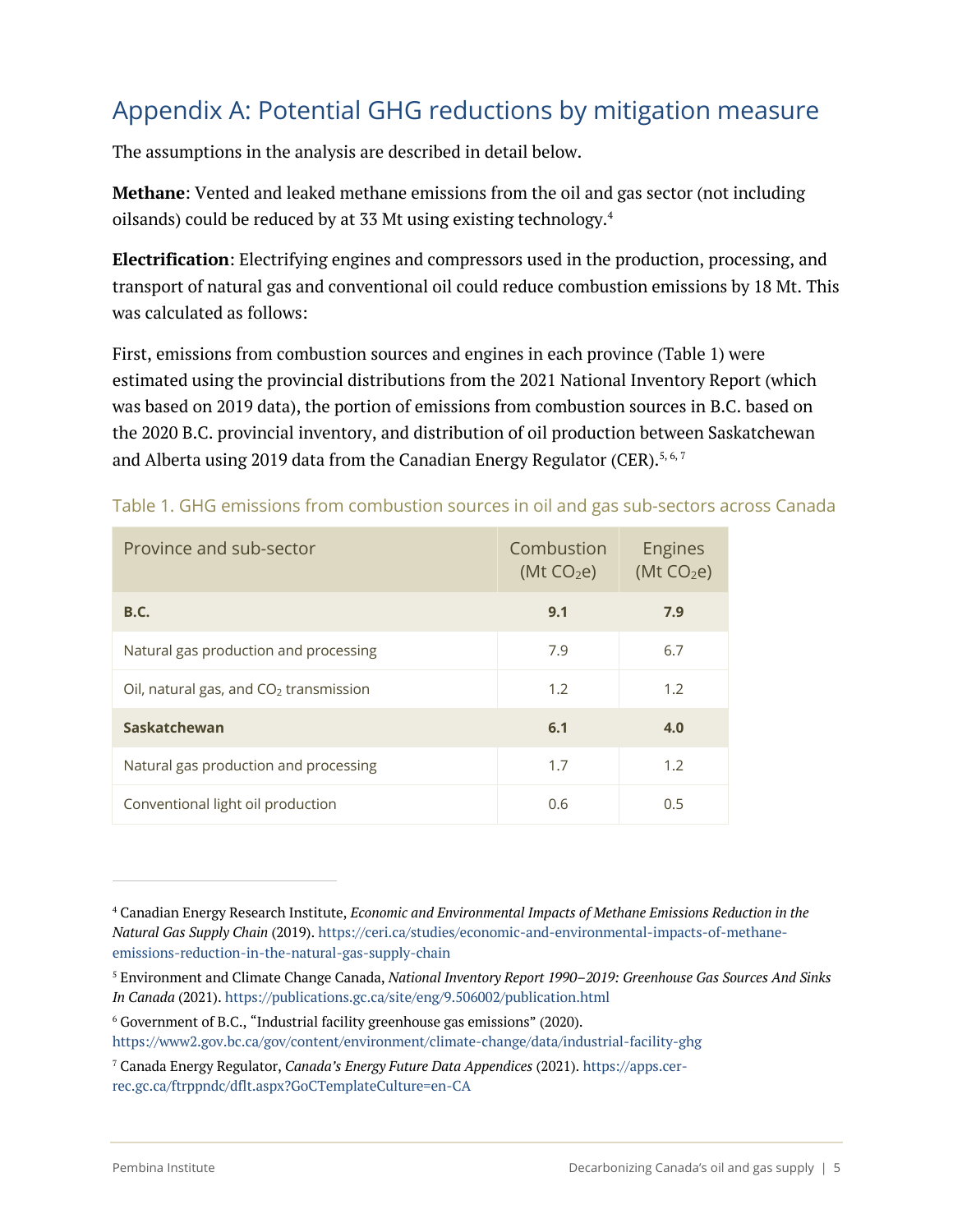| Conventional heavy oil production                  | 2.5  | 1.0  |
|----------------------------------------------------|------|------|
| Oil, natural gas, and CO <sub>2</sub> transmission | 1.3  | 1.3  |
| <b>Alberta</b>                                     | 28.3 | 22.0 |
| Natural gas production and processing              | 20.1 | 14.5 |
| Conventional light oil production                  | 3.6  | 3.3  |
| Conventional heavy oil production                  | 0.6  | 0.3  |
| Oil, natural gas, and $CO2$ transmission           | 4.0  | 4.0  |
| <b>Ontario and Manitoba</b>                        | 1.3  | 1.3  |
| Oil, natural gas, and $CO2$ transmission           | 1.3  | 1.3  |
|                                                    |      |      |

The quantity of combustion emissions attributed to engines (as opposed to heaters and boilers) was estimated using data from the 2014 Clearstone Engineering Ltd inventory of emissions from the upstream oil and gas industry as shown in Table  $2.8$ 

|  |  | Table 2. Distribution of fuel burned by equipment type for various oil and gas sub-sectors |
|--|--|--------------------------------------------------------------------------------------------|
|  |  |                                                                                            |

| <b>Facility type</b>                        | <b>Engines</b> | Boilers/heaters |
|---------------------------------------------|----------------|-----------------|
| Light/medium crude oil production           | 91%            | 9%              |
| Heavy crude oil cold production             | 50%            | 50%             |
| Heavy crude oil thermal production          | 1%             | 99%             |
| Natural gas production and processing       | 72%            | 28%             |
| Natural gas production and processing, B.C. | 84%            | 16%             |

Then, to estimate GHG reductions from converting these natural gas fired combustion engines to electric-driven (Table 3), the following factors were assumed:

- Combustion engine thermal efficiency:  $35\%$ <sup>9</sup>
- Sites with access to the electricity grid: 90% of sites in B.C., 50% in Saskatchewan, 50% in Alberta, and 100% in Manitoba and Ontario.

<sup>8</sup> Clearstone Engineering Ltd., *UOG Emissions Inventory Methodology Manual,* Volume (2014), 36.

<sup>9</sup> *UOG Emissions Inventory Methodology Manual*, Volume 3, 38.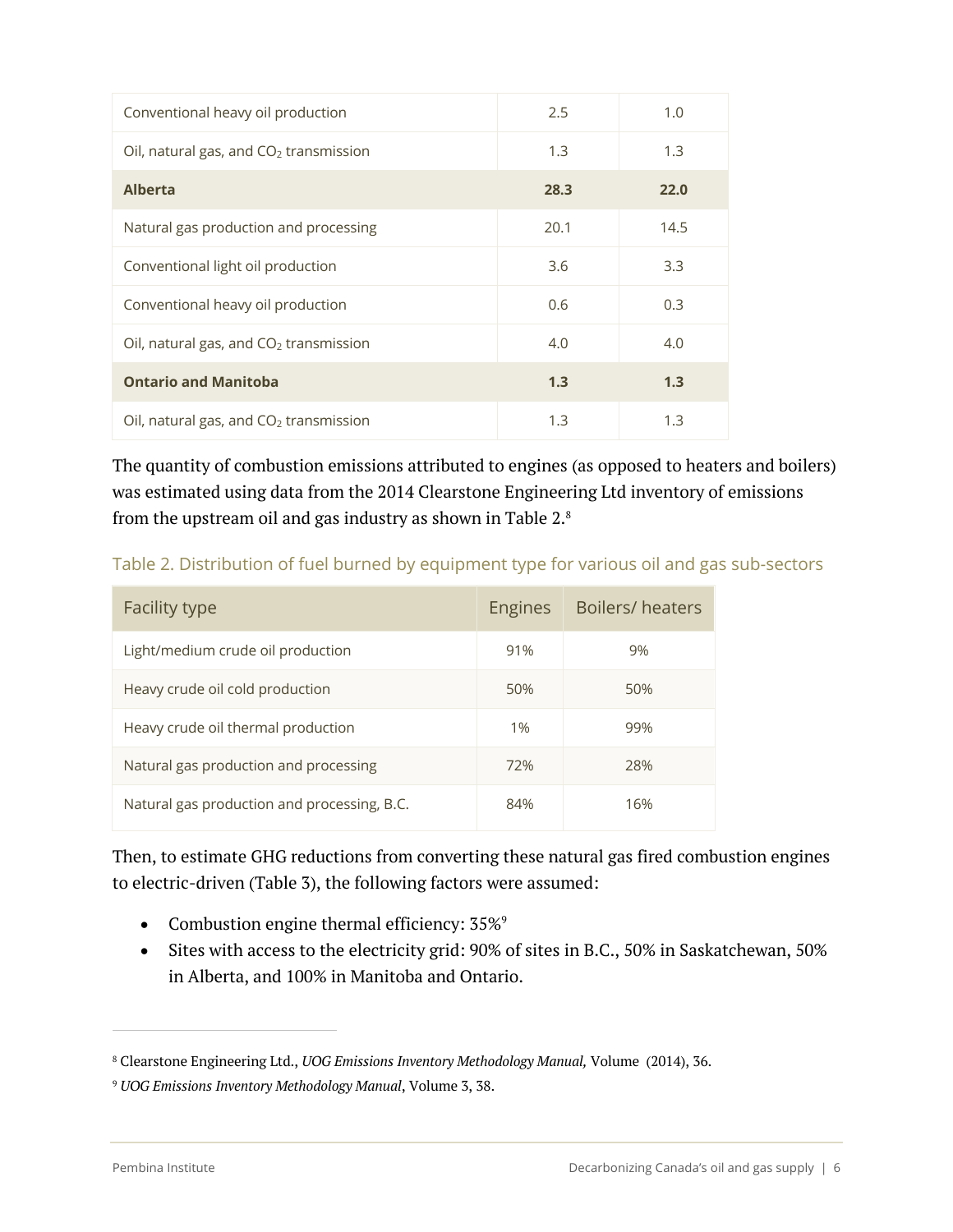• Electrical grid emission factor, 2030 (in t  $CO<sub>2</sub>e/GWh$ )<sup>10</sup>: Alberta: 120, Saskatchewan: 84, Ontario: 26, Manitoba: 1

| Province             | Combustion<br><b>GHGs</b> | Engine<br><b>GHGs</b> | <b>GHGs from</b><br>engines with<br>grid access | <b>GHG</b> reduction<br>from electrification |
|----------------------|---------------------------|-----------------------|-------------------------------------------------|----------------------------------------------|
| <b>B.C.</b>          | 9.1                       | 7.9                   | 7.1                                             | 7.1                                          |
| Saskatchewan         | 6.1                       | 4.0                   | 2.0                                             | 1.7                                          |
| Alberta              | 28.3                      | 22.0                  | 11.0                                            | 8.2                                          |
| Ontario and Manitoba | 1.3                       | 1.3                   | 1.3                                             | 1.3                                          |
| <b>Total</b>         | 44.8                      | 35.3                  | 21.5                                            | 18.2                                         |

Table 3. GHG emissions and reduction potential from electrifying engines in oil and gas sector in (Mt  $CO<sub>2</sub>e$ )

**CCUS of vented formation CO<sub>2</sub>:** Capturing and storing 90% of  $CO_2$  vented from gas processing plants could reduce emissions by 4 Mt.

**CCUS at refineries**: The four refineries around Edmonton which are close to the Alberta trunk line, and one in Regina, have total emissions of 6 Mt. Capturing and storing 50% of the emissions at these refineries could reduce emissions by 3 Mt.

**Oilsands: CCUS and other measures**: The Oil Sands *Pathways to Net Zero* initiative, a consortium of the six major oilsands producers, assumes that emissions from the oilsands can be reduced by 8 Mt through CCUS, with additional reductions of 14 Mt from process improvements, electrification, energy efficiency and other measures for a total of 22 Mt by 2030. This amount is a conservative estimate.

**End-of-life projects**: The Suncor base mine is expected to reach end-of-life by 2030. If Suncor's current proposal to extend its lifetime by expanding the mine is not approved, emissions from the entire facility would drop by 3 Mt.<sup>11</sup>

<sup>10</sup> Canada Energy Regulator, *Canada's Energy Future* (2021), net-zero base scenario. https://www.cerrec.gc.ca/en/data-analysis/canada-energy-future/2021/index.html

<sup>11</sup> Suncor Energy Inc., *Base Mine Extension, Detailed Project Description Summary* (2020), 23. https://iaacaeic.gc.ca/050/documents/p80521/135634E.pdf